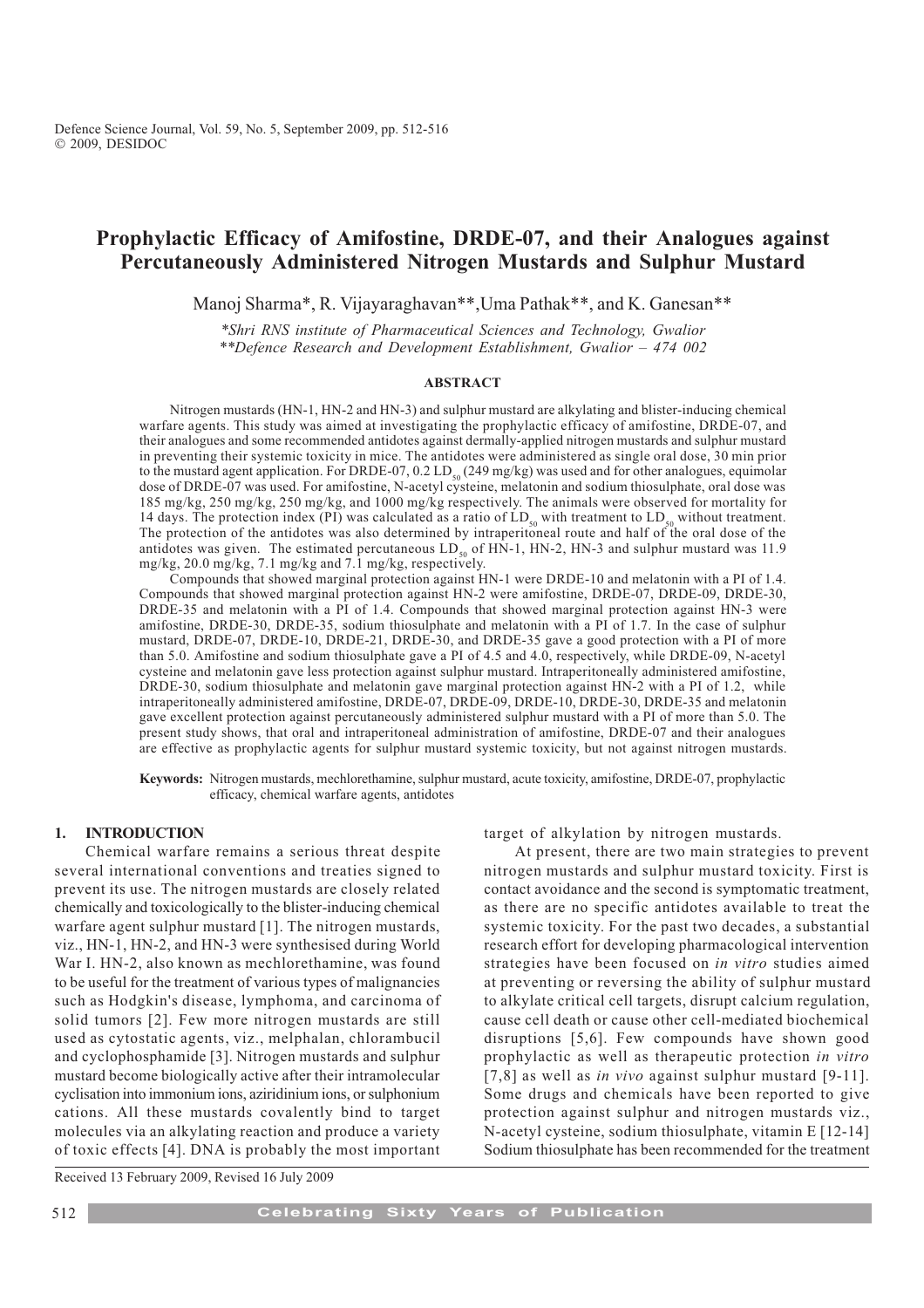of human poisoning by mustard gases [15,16]. Amifostine and DRDE-07 [S-2 (2-aminoethylamino) ethyl phenyl sulphide] have been shown to protect sulphur mustard toxicity as a prophylactic agent [10,17,18]. This led researchers at DRDE to study amifostine, DRDE-07, and their analogues for the protection against nitrogen mustard systemic toxicity.

#### 2. MATERIALS AND METHODS

## 2.1 Chemicals Used

Nitrogen mustards [HN-1, bis-(2-chloroethyl)ethylamine; HN-2, mechlorethamine, bis-(2-chloroethyl)methylamine; HN-3, tris-(2-chloroethyl)amine] and sulphur mustard (2,2 dichloroethyl sulphide) were synthesised in the DRDE and was found to be more than 99 per cent pure by gas chromatographic analysis. Amifostine, DRDE-07 and their analogues were also synthesised in DRDE and were found to be 99 per cent pure by thin layer chromatography. Nacetyl cysteine (NAC) and melatonin were purchased from M/s Sigma Chemical Company (USA). Sodium thiosulphate and other chemicals of high purity were from M/s Qualigens (India) and M/s E-Merck (India).

# 2.2 Animals Treated

Randomly bred Swiss female mice (25-30 g) from the institute's animal facility were used for the study. The animals were kept in polypropylene cages with sterilised and dry paddy husk as a bedding material. Free access to food and water was allowed until two hours before the experiment. The care and maintenance of the animals were taken as per the approved guidelines of the Committee for the Purpose of Control and Supervision of Experiments on Animals (CPCSEA), India. A day before percutaneous administration of the mustard agents, hair on the back of the animals were closely clipped using a pair of scissors. Food and water were allowed two hours after the experiment. All animal procedures were approved by the institutional Animal Ethical Committee.

## 2.3  $LD_{50}$  Determination

The analogues of DRDE-07, amifostine, N-acetyl cysteine, and sodium thiosulphate were dissolved in distilled water, and melatonin was dissolved in DMSO. The  $LD_{50}$  was determined through oral, and intraperitoneal routes.  $LD_{50}$  of nitrogen mustards (diluted in DMSO) and sulphur mustard (diluted in PEG-300) were determined by exposing the animals to increasing doses of mustard agents through percutaneous route of administration. The diluted solution was smeared uniformly on the back of the animals on a circular area of 1.5 cm diameter, using a gas-tight syringe (Harvard Apparatus, USA). The body weight was recorded daily and the animals were observed for mortality for 14 days.  $LD_{50}$  was determined as per the moving average method [19].

## 2.4 Protective Efficacy of Analogues

Amifostine, DRDE-07, and their analogues and other antidotes were administered orally 30 min prior to mustard agent administration by percutaneous route. For amifostine, N-acetyl cysteine, melatonin and sodium thiosulphate, 185 mg/kg, 250 mg/kg, 250 mg/kg, and 1000 mg/kg, respectively was used. For DRDE-07, 249 mg/kg, and for other analogues, equimolar dose of DRDE-07 was used [20]. Animals in the 'toxicant only groups' received distilled water as a pretreatment and then exposed to mustard agents whereas PEG/DMSO was applied on the back of animals in the control group. Body weight of animals was recorded for 14 days and animals were monitored for mortality and general health.  $LD_{50}$  of mustard agents after pretreatment were then calculated by exposing the animals to increasing doses of mustard agents. Protective index (PI) was determined as a ratio of  $LD_{50}$  of mustard agent after pretreatment to  $LD_{50}$  of mustard agent without pretreatment. Another experiment was also performed in which the antidotes were administered intraperitoneally, 30 min prior to mustard agents (HN-1, HN-2, HN-3 and sulphur mustard) administration and PI was determined. For intraperitoneal route, half of the oral dose of the antidotes was given.

#### 3. RESULTS

Table 1 shows the  $LD_{50}$  values of the various analogues following oral and intraperitoneal routes in mice. All deaths occurred within 1h to 6 h and no delayed death was observed. The animals appeared normal after 24 h. Table 2, summarises the prophylactic efficacy of various antidotes against percutaneously administered HN-1, HN-2, HN-3 and sulphur mustard. Compounds that showed marginal protection against HN-1 were DRDE-10 and melatonin with a PI of 1.4. Compounds that showed marginal protection against HN-2 were amifostine, DRDE-07, DRDE-09, DRDE-30, DRDE-35, and melatonin with a PI of 1.4. Compounds that showed marginal protection against HN-3 were amifostine, DRDE-30, DRDE-35, sodium thiosulphate and melatonin with a PI of 1.7. In case of sulphur mustard, DRDE-07, DRDE-10, DRDE-21, DRDE-30, and DRDE-35 gave a good protection with a PI of more than 5.0. Amifostine and sodium thiosulphate gave a protection of 4.5 and 4.0, respectively, while DRDE-09, N-acetyl cysteine and melatonin gave less protection against sulphur mustard.

Table 3, summarises the prophylactic efficacy of intraperitoneally administered antidotes against percutaneously administered HN-2 and sulphur mustard. Intraperitoneally administered amifostine, DRDE-30, sodium thiosulphate and melatonin gave marginal protection against HN-2 with a PI of 1.2. Intraperitoneally administered amifostine, DRDE-07, DRDE-09, DRDE-10, DRDE-30, DRDE-35 and melatonin gave excellent protection against percutaneously administered sulphur mustard with a PI of more than 5.0.

## 4. DISCUSSION

Based on the  $LD_{50}$  determination, all the antidotes showed more toxicity by the intraperitoneal route, except sodium thiosulphate. Amifostine and DRDE-07 are already reported as antidotes against the toxic effect of suphur mustard [10,18,21,22]. In this study also a similar result was observed that DRDE-07 is better than amifostine against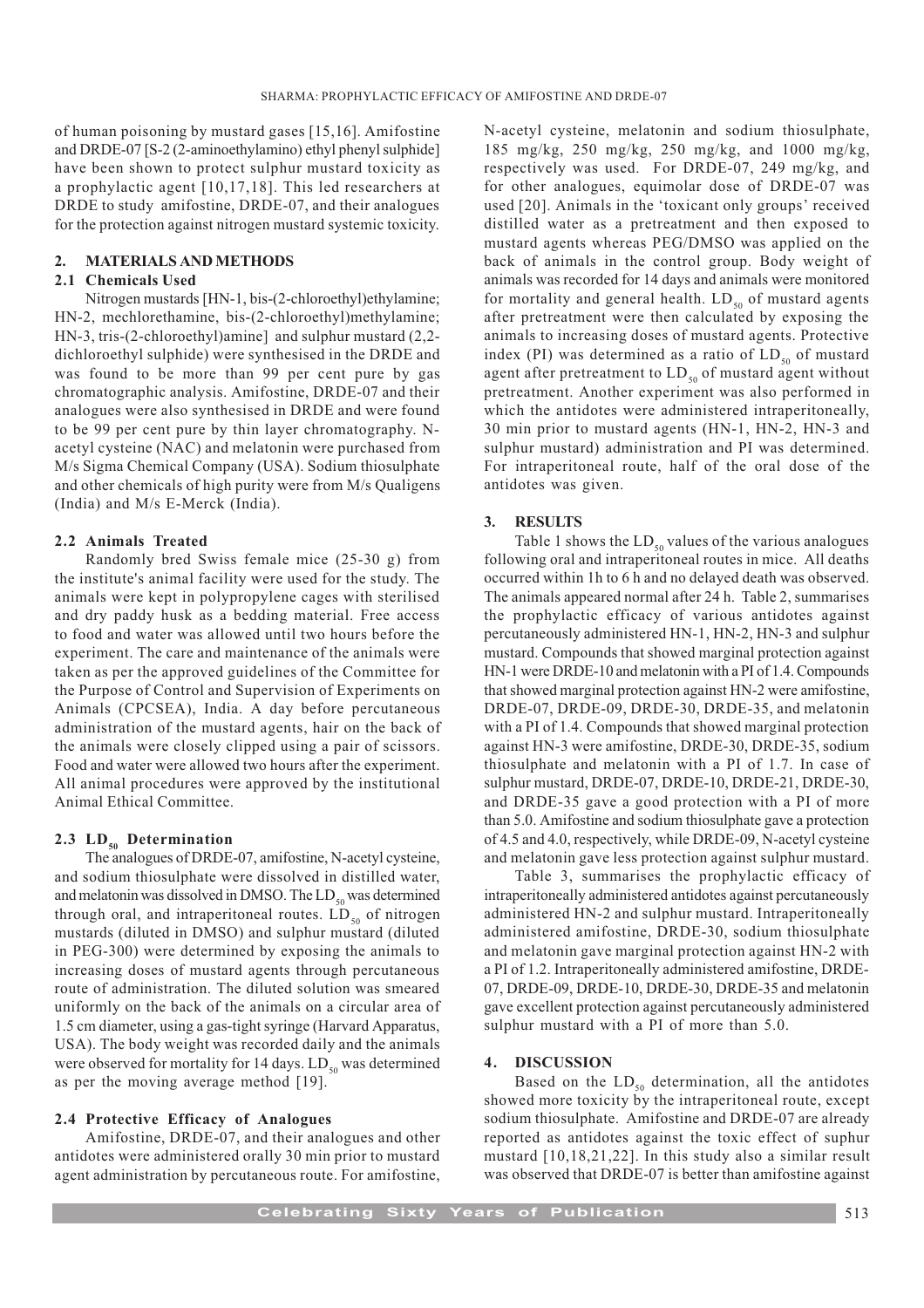| Chemicals/<br>Drugs | Oral $LD_{50}$<br>(mg/kg) | <b>Fiducial limits</b><br>(mg/kg) | I.P. $LD_{50}$<br>(mg/kg) | <b>Fiducial limits</b><br>(mg/kg) |
|---------------------|---------------------------|-----------------------------------|---------------------------|-----------------------------------|
| $DRDE - 07$         | 1247                      | 793 - 1962                        | 283                       | $200 - 400$                       |
| $DRDE - 09$         | 1131                      | $800 - 1600$                      | 283                       | $200 - 400$                       |
| $DRDE - 10$         | 1902                      | 1245 - 2907                       | 283                       | $200 - 400$                       |
| $DRDE - 21$         | 1131                      | 597 - 2146                        | 283                       | $200 - 400$                       |
| $DRDE - 30$         | 4524                      | $3200 - 6400$                     | 673                       | $455 - 996$                       |
| $DRDE - 35$         | 2262                      | $1600 - 3200$                     | 336                       | $228 - 498$                       |
| Amifostine          | 1049                      | 709 - 1552                        | 951                       | 622-1453                          |
| N-acetyl cysteine   | > 5000                    | $\overline{\phantom{0}}$          | 336                       | $228 - 498$                       |
| Melatonin           | 1345                      | $909 - 1991$                      | 566                       | $400 - 800$                       |
| Sodium thiosulphate | > 5000                    | $\overline{\phantom{0}}$          | > 5000                    | ۰                                 |

Table 1.  $LD_{50}$  values of amifostine, DRDE-07 and their analogues and other antidotes in female mice by oral and intraperitoneal routes of administration

Table 2. Protective effect of various antidotes (oral administration) against percutaneously administered HN-1, HN-2, HN-3 and sulphur mustard in mice

| Chemicals/<br><b>Drugs</b> | Oral<br>Dose* | $HN-1$          |                          | $LD_{50}$ of PI $LD_{50}$ of PI<br>$HN-2$ |     | $HN-3$         |                          | $LD_{50}$ of PI $LD_{50}$ of PI<br>SM |      |
|----------------------------|---------------|-----------------|--------------------------|-------------------------------------------|-----|----------------|--------------------------|---------------------------------------|------|
|                            |               |                 |                          |                                           |     |                |                          |                                       |      |
| Agent only                 |               | 11.9            | $\overline{\phantom{0}}$ | 20.0                                      |     | 7.1            | $\overline{\phantom{a}}$ | 7.1                                   |      |
|                            |               | $(7.8-18.2)$    |                          | $(12.7 - 31.5)$                           |     | $(3.2 - 15.7)$ |                          | $(5.0-10.0)$                          |      |
| $+$ DRDE-07                | 249           | 14.2            | 1.2                      | 28.3                                      | 1.4 | 10.0           | 1.4                      | 80.6                                  | 11.4 |
|                            |               | $(10.0 - 20.0)$ |                          | $(20.0-40.0)$                             |     | $(6.1 - 16.3)$ |                          | $(50.0 - 125.8)$                      |      |
| $+$ DRDE-09                | 273           | 14.2            | 1.2                      | 28.3                                      | 1.4 | 7.1            | 1.0                      | 20.0                                  | 2.8  |
|                            |               | $(10.0 - 20.0)$ |                          | $(20.0-40.0)$                             |     | $(5.0-10.0)$   |                          | $(12.3 - 32.6)$                       |      |
| $+$ DRDE-10                | 261           | 16.8 1.4        |                          | 23.3                                      | 1.2 | 11.2           | 1.6                      | 56.6                                  | 8.0  |
|                            |               | $(11.4 - 24.9)$ |                          | $(16.1 - 35.2)$                           |     | $(6.2 - 20.4)$ |                          | $(29.8 - 107.3)$                      |      |
| $+$ DRDE-21                | 254           | 14.2 1.2        |                          | 20.0                                      | 1.0 | 10.0           | 1.4                      | 50.4                                  | 7.1  |
|                            |               | $(10.0 - 20.0)$ |                          | $(12.7 - 31.5)$                           |     | $(6.1 - 16.3)$ |                          | $(22.6 - 114.1)$                      |      |
| $+$ DRDE-30                | 219           | $14.2$ 1.2      |                          | 28.3                                      | 1.4 | 11.9           | 1.7                      | 44.9                                  | 6.4  |
|                            |               | $(10.0 - 20.0)$ |                          | $(20.0-40.0)$                             |     | $(7.8-18.2)$   |                          | $(21.1-95.4)$                         |      |
| $+$ DRDE-35                | 230           | $14.2$ 1.2      |                          | 28.3                                      | 1.4 | 11.9           | 1.7                      | 50.4                                  | 7.1  |
|                            |               | $(6.4 - 31.5)$  |                          | $(20.0 - 40.0)$                           |     | $(7.8-18.2)$   |                          | $(22.3 - 114.1)$                      |      |
| + Amifostine               | 185           | $14.2$ 1.2      |                          | 28.3                                      | 1.4 | 11.9           | 1.7                      | 31.8                                  | 4.5  |
|                            |               | $(10.0 - 20.0)$ |                          | $(16.3-49.3)$                             |     | $(7.8-18.2)$   |                          | $(12.6 - 79.8)$                       |      |
| $+$ N-acetyl cysteine 250  |               | 14.2 1.2        |                          | 20.0                                      | 1.0 | 10.0           | 1.4                      | 16.8                                  | 2.4  |
|                            |               | $(6.4 - 31.5)$  |                          | $(12.7 - 31.5)$                           |     | $(6.1 - 16.3)$ |                          | $(11.0 - 25.7)$                       |      |
| + Melatonin                | 250           | 16.8 1.4        |                          | 28.3                                      | 1.4 | 11.9           | 1.7                      | 20.0                                  | 2.8  |
|                            |               | $(11.4 - 24.9)$ |                          | $(20.0-40.0)$                             |     | $(7.8-18.2)$   |                          | $(12.3 - 32.6)$                       |      |
| + Sodium                   | 1000          | $14.2$ 1.2      |                          | 23.8 1.2                                  |     | $11.9$ 1.7     |                          | 28.3                                  | 4.0  |
| thiosulphate               |               | $(6.4 - 31.5)$  |                          | $(16.8 - 35.2)$                           |     | $(7.8-18.2)$   |                          | $(16.3-49.3)$                         |      |

\* All compounds were administered as 30 min pretreatment. Values are mg/kg. Figures in parentheses are fiducial limits.

SM = sulphur mustard, Protection Index (PI) =  $LD_{50}$  with treatment/ $LD_{50}$  without treatment

Table 3. Protective effect of various antidotes (intraperitoneal administration) against percutaneously administered HN-2 and sulphur mustard in mice.

| Chemicals/<br>Drugs | Oral<br>Dose* | $LD_{50}$ of<br>$HN-2$ | PI  | $LD_{50}$ of<br><b>SM</b> | PI   |
|---------------------|---------------|------------------------|-----|---------------------------|------|
| Agent only          |               | 20.0                   |     | 7.1                       |      |
|                     |               | $(12.7 - 32.6)$        |     | $(5.0 - 10.0)$            |      |
| $+$ DRDE-07         | 125           | 16.8                   | 0.8 | 63.5                      | 8.9  |
|                     |               | $(11.0 - 25.7)$        |     | $(28.1 - 143.8)$          |      |
| $+$ DRDE-09         | 137           | 20.0                   | 1.0 | 63.5                      | 8.9  |
|                     |               | $(12.7 - 32.6)$        |     | $(28.1 - 143.8)$          |      |
| $+$ DRDE-10         | 131           | 16.8                   | 0.8 | 89.8                      | 12.6 |
|                     |               | $(11.0 - 25.7)$        |     | $(42.3 - 190.1)$          |      |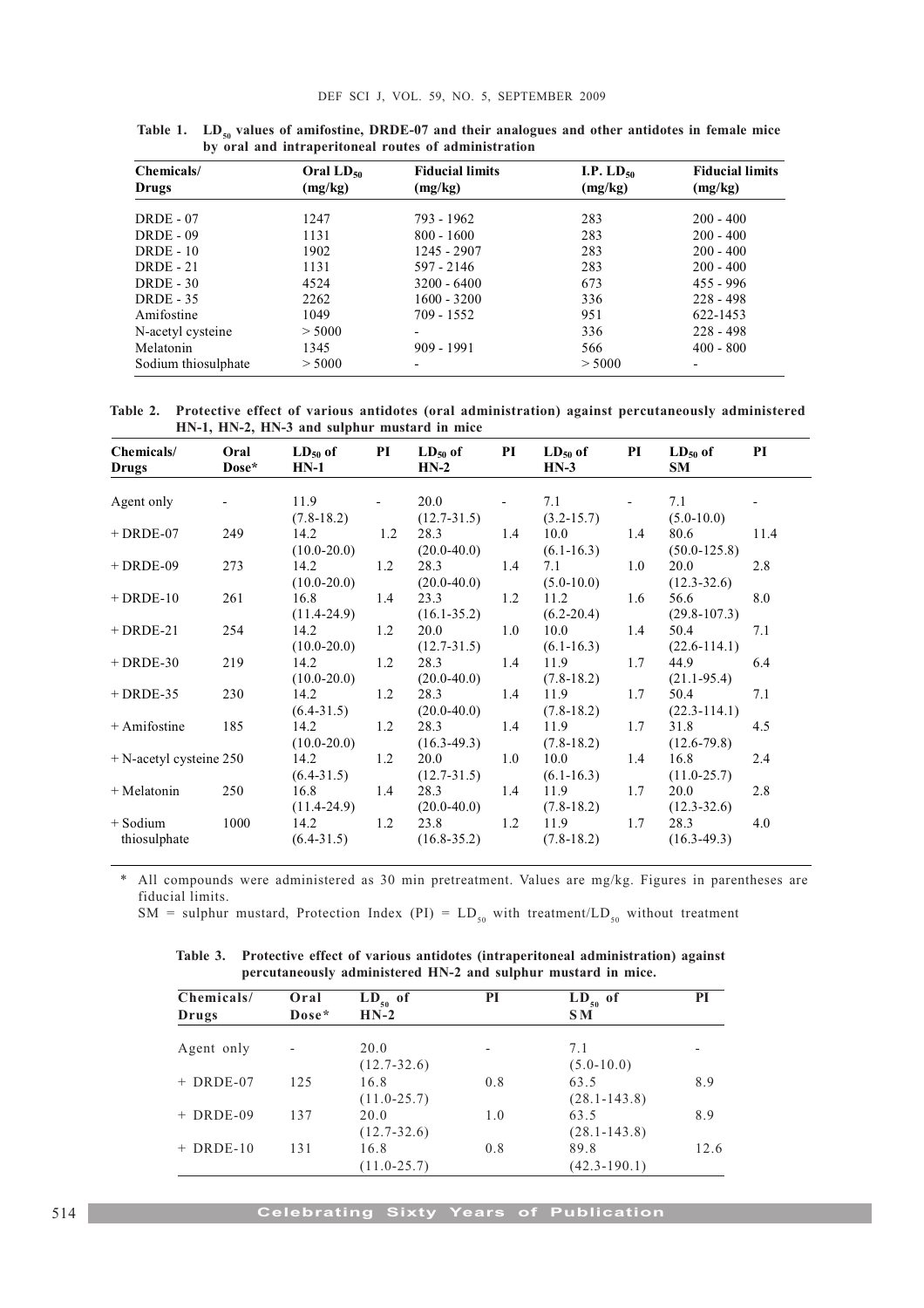SHARMA: PROPHYLACTIC EFFICACY OF AMIFOSTINE AND DRDE-07

| Chemicals/   | Oral  | $LD_{50}$ of    | <b>PI</b>       | $LD_{50}$ of     | PI  |
|--------------|-------|-----------------|-----------------|------------------|-----|
| Drugs        | Dose* | $HN-2$          |                 | S M              |     |
|              |       |                 |                 |                  |     |
| $+$ DRDE-21  | 127   | 16.8            | 0.8             | 20.0             | 2.8 |
|              |       | $(11.0 - 25.7)$ |                 | $(12.0 - 31.5)$  |     |
| $+$ DRDE-30  | 110   | 20.0            | 1.0             | 56.6             | 8.0 |
|              |       | $(12.7 - 32.6)$ |                 | $(29.8 - 107.3)$ |     |
| $+$ DRDE-35  | 115   | 20.0            | 1.0             | 47.6             | 6.7 |
|              |       | $(12.7 - 32.6)$ | $(32.2 - 70.4)$ |                  |     |
| + Amifostine | 93    | 23.8            | 1.2             | 20.0             | 2.8 |
|              |       | $(15.6 - 36.6)$ | $(12.0 - 31.5)$ |                  |     |
| $+ NAC$      | 125   | 20.0            | 1.0             | 20.0             | 2.8 |
|              |       | $(12.7 - 32.6)$ | $(12.7 - 31.5)$ |                  |     |
| + Melatonin  | 125   | 23.8            | 1.2             | 40.0             | 5.6 |
|              |       | $16.1 - 35.2$   |                 | $24.5 - 65.3$    |     |
| $+$ STS      | 500   | 23.8            | 1.2             | 7.1              | 1.0 |
|              |       | $(16.1 - 35.2)$ | $(5.0 - 10.0)$  |                  |     |

All compounds were administered as 30 min pretreatment. Values are mg/kg. Figures in parentheses are fiducial limits.

SM = sulphur mustard, Protection Index (P.I.) =  $LD_{50}$  with treatment/LD<sub>50</sub> without treatment

sulphur mustard toxicity [18]. It was also found that other analogues of DRDE-07 are effective and give good protection, but better one is DRDE-07 against sulphur mustard toxicity. Since the action of nitrogen mustards and sulphur mustard is expected to be similar, amifostine, DRDE-07, and related compounds are a logical choice to test against nitrogen mustards toxicity.

DRDE-07 and its analogues have been found to be the most effective compounds for sulphur mustard systemic toxicity. However, none of the compounds was found as promising antidote for nitrogen mustard toxicity. But, these compounds showed slightly more protection than already recommended drugs like amifostine, N-acetyl cysteine, sodium thiosulphate, and melatonin against percutaneously administered nitrogen mustards. This indicates that nitrogen mustards toxicity pattern is somewhat different from sulphur mustard. However, DRDE-30 and DRDE-35 were over all better and gave marginal protection against HN-2 and HN-3. Probably these compounds may be beneficial in correcting the biochemical changes induced by sublethal doses of sulphur mustard as well as nitrogen mustards.[20] These two compounds also have better safety in terms of  $LD_{50}$ by oral and intraperitoneal routes.

## ACKNOWLEDGMENT

The authors are thankful to Dr S.J.S. Flora, Head, Division of Pharmacology and Toxicology, Defence Research and Development Establishment, Gwalior for providing all necessary facilities to conduct this study.

#### **REFERENCES**

1. Smith, W.J.; Gross, C.L.; Chan, P. & Meier, H.L. The use of human epidermal keratinocytes in culture as a model for studying the biochemical mechanisms of sulphur mustard toxicity. Cell. Biol. Toxicol., 1990, 6, 285-91.

- 2. Wormser, U.; Brodsky, B.; Green, B.S.; Arad-Yellin, R. & Nyska, A. Protective effect of povidone-iodine ointment against skin lesions induced by sulphur and nitrogen mustards and by non-mustard vesicants. Arch. Toxicol., 1997, 71, 165-70.
- 3. Chabner, B.A.; Philip, C.A.; Druker, B.I.; Michaelson, M.D.; Mitsiades, C.S.; Goss, P.E.; Ryan, D.P.; Ramachandra, S.; Richardson, P.G.; Supko, J.G. & Wilson, W.H. Antineoplastic agents. In Goodman and Gilman's the pharmacological basis of therapeutics, edited by. Brunton, L.L.; Parker, K.L; Murri, N. & Blumenthal, D.K. Ed. 11. McGraw-Hill Medical Publishing Division, USA, 2006. pp.  $1315 - 403$ .
- 4. Naujokaitis, S.A.; Fisher, J.M. & Rabinovitz, M. Protection of murine L1210 leukemia and bone marrow progenitor cells against mechlorethamine and inhibition of choline uptake as a structure-activity relationship of 2 dimethylaminoethanol and its analogues. J. Pharm. Sci., 1984, 73, 34-9.
- 5. Papirmeister, B.; Feister, A.F.; Robinson, S.I. & Ford, R.D. Medical defense against mustard gas: toxic mechanisms and pharmacological implications. CRC Press, Boca Raton, FL. 1991. pp. 174-99.
- 6. Casillas, R.P.; Kiser, R.C.; Truxall, J.A.; Singer, A.W.; Shumaker, S.M.; Niemuth, N.A.; Ricketts, K.M.; Mitcheltree, L.W.; Castrejon, L.R. & Blank, J.A. Therapeutic approaches to dermatotoxicity by sulfur mustard I. Modulaton of sulphur mustard-induced cutaneous injury in the mouse ear vesicant model. J. Appl. Toxicol., 2000, 20, S145-51.
- 7. Sawyer, T.W.; Hancock, J.R.; & D'Agostino, P.A. Lthiocitrulline: A potent protective agent against the toxicity of sulphur mustard in vitro. Toxicol. Appl. Pharmacol., 1998, 151, 340-46.
- 8. Sawyer, T.W. & Risk, D. Effects of selected arginine analogues on sulphur mustard toxicity in human and hairless guinea pig skin keratinocytes. Toxicol. Appl.